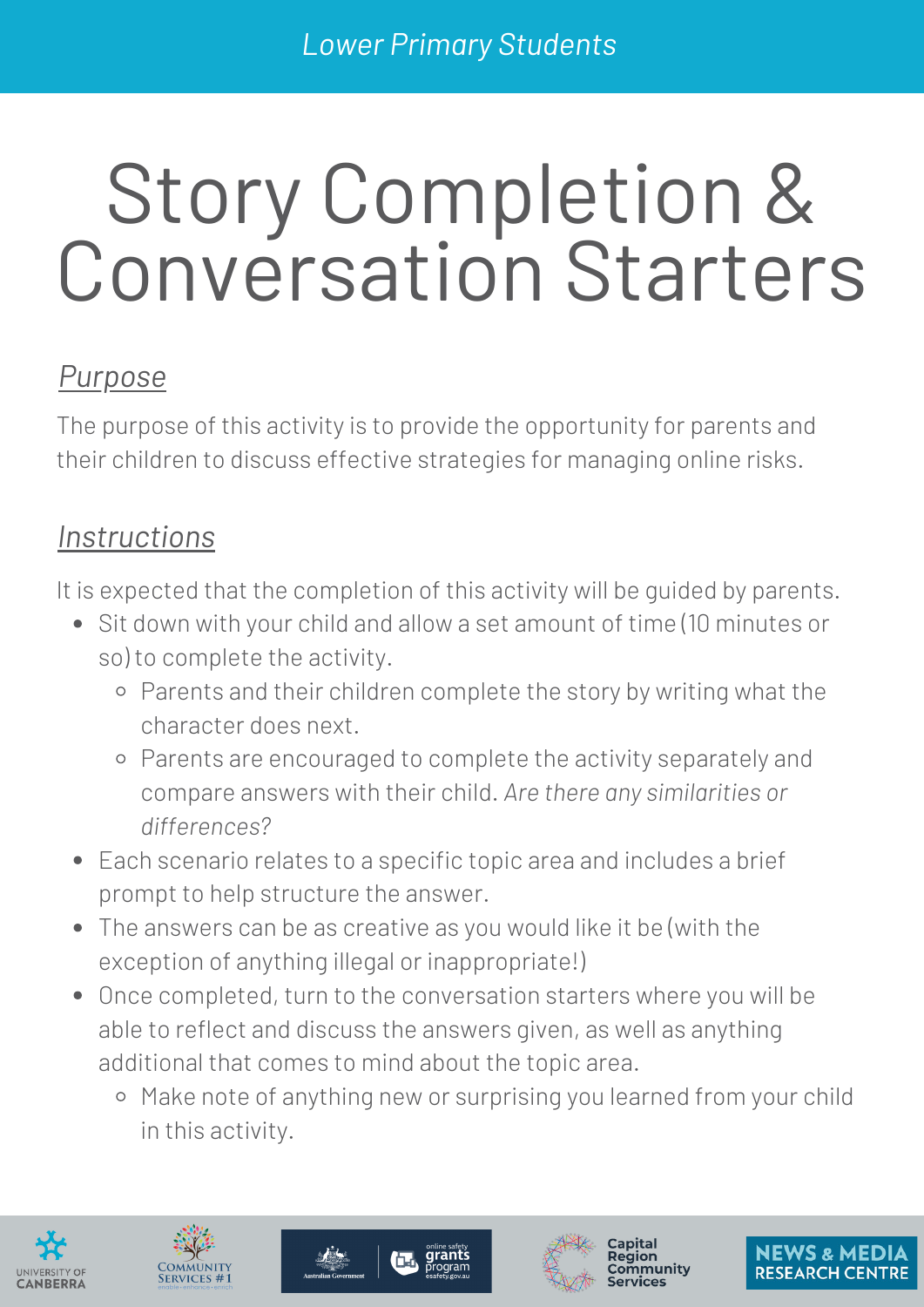





### STORY COMPLETION

#### TOPIC AREA: PRIVACY

Please read the following hypothetical scenario and complete the story by writing in full sentences. Think about how the character might feel in this situation, and what the character might do next in the story to try to resolve the issue.

*Marcus, aged 11, loves playing his Nintendo Switch. In one of his favourite games, players can play and communicate online with other players anywhere in the world. One evening, Marcus received a message from someone called 'Booty' who asked Marcus his name, age hometown and where he went to school. He also asked Marcus for a photo.*

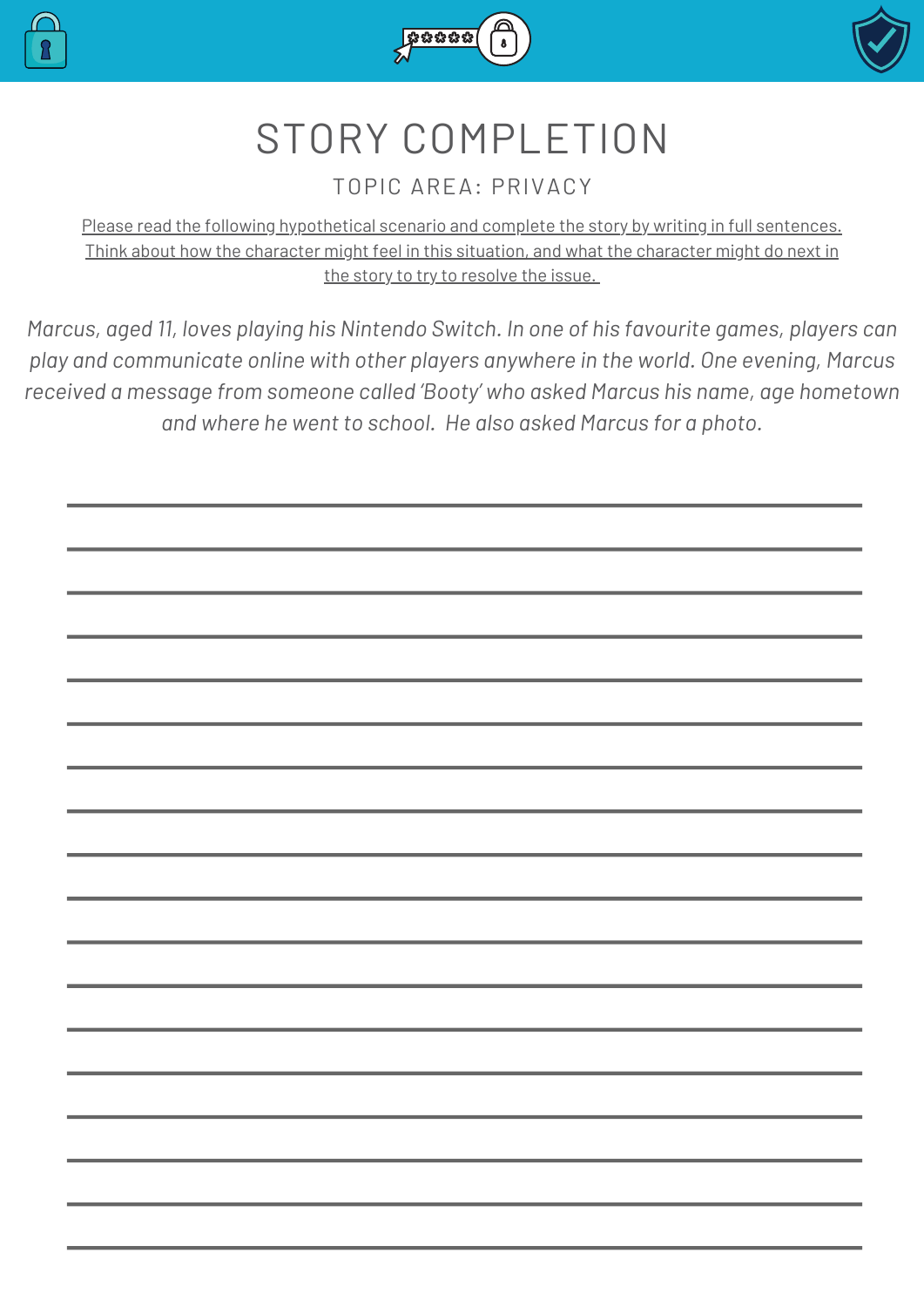





### STORY COMPLETION

#### TOPIC AREA: PRIVACY

Please read the following hypothetical scenario and complete the story by writing in full sentences. Think about how the character might feel in this situation, and what the character might do next in the story to try to resolve the issue.

*Jesse, aged 10, plays soccer as part of her school team. At one match, her friend's mother took* several photos of them playing, as well as some group shots of the team at the end of the match *and posted them on Facebook. In the photos the name of their school is clearly displayed on their soccer jerseys. Jesse could also see that her full name, and those of her classmates, also accompanied each of the photos, which appeared to be publicly available.*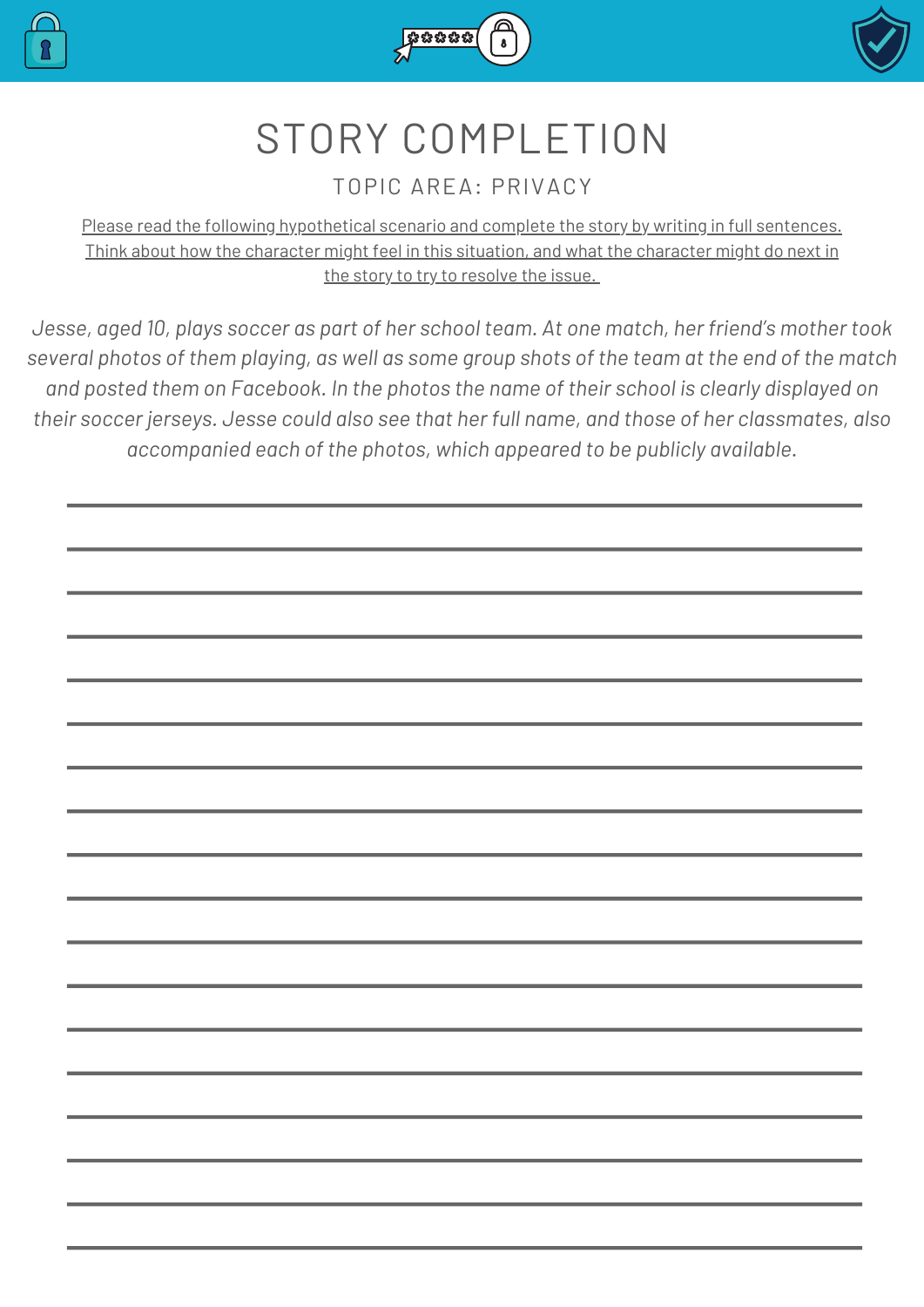





### STORY COMPLETION

#### TOPIC AREA: RESPECTFUL ONLINE CONDUCT

Please read the following hypothetical scenario and complete the story by writing in full sentences. Think about how the character might feel in this situation, and what the character might do next in the story to try to resolve the issue.

*Thanh, aged 10, has been sharing videos of his cake creations on his parents' YouTube account. He and his parents decided it would be safe because YouTube doesn't allow comments on videos featuring kids under the age of 13. However, some children in his class posted links to his videos in a Google doc and are making mean comments on it. (Source: eSafety Commissioner)*